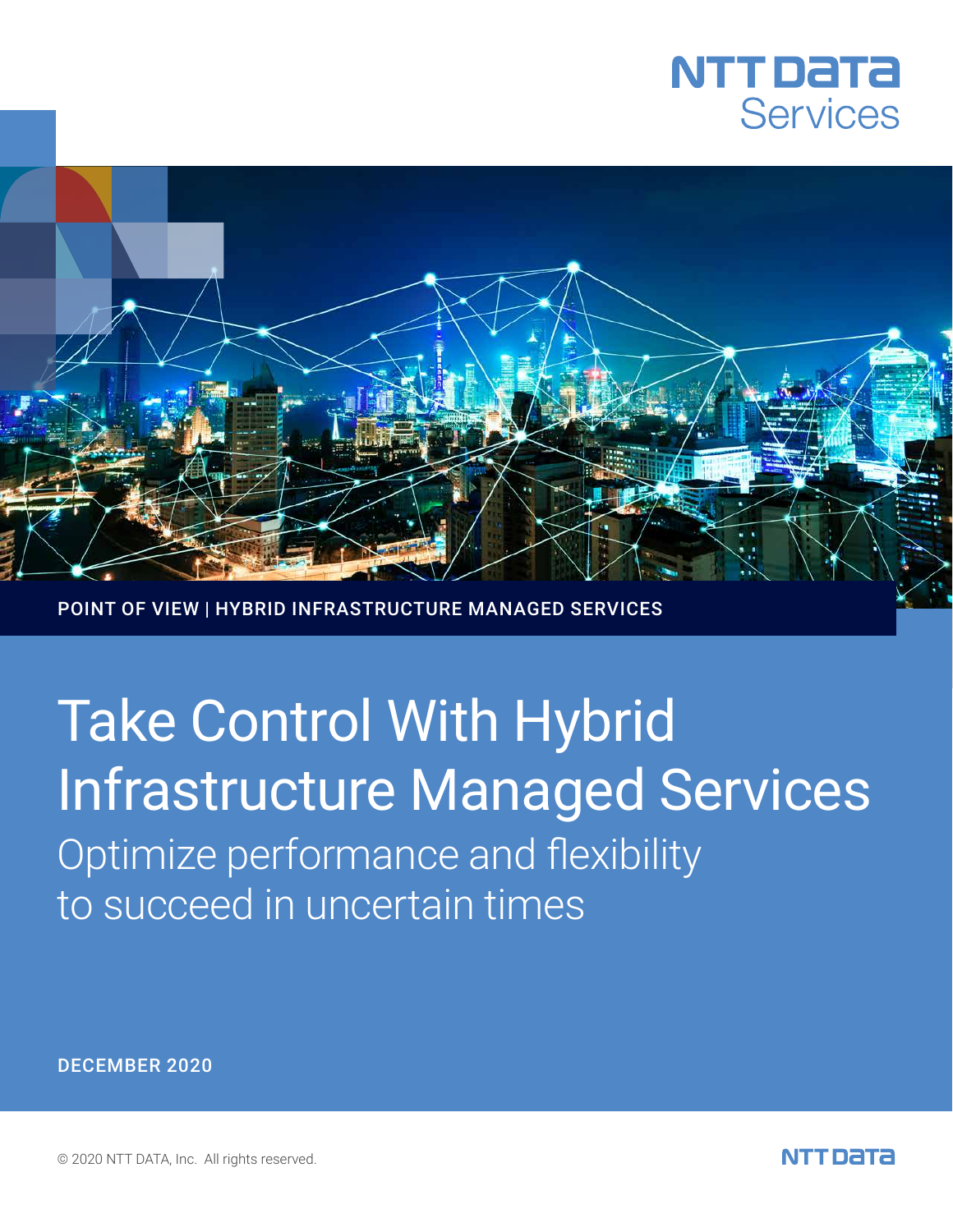### Table of contents

#### Executive summary

No one saw 2020 coming. The COVID-19 crisis brought the majority of companies around the world an unanticipated wave of new technology challenges. The global shutdown threw IT resources out of balance as demand plummeted for in-person products and services while exploding for digital businesses. Simultaneously, companies struggled to equip and support a workforce that became nearly 100% remote, almost overnight. Through all the upheaval, organizations have had to invent new ways to provide uninterrupted service to customers (largely through digital channels), keep work-from-home employees engaged, and continue to keep information assets secure and their business relevant. Such volatility puts enormous pressure on IT infrastructure, and unfortunately, many organizations were unprepared to adjust.

In the past, infrastructure mostly consisted of data centers, network resources and enterprise applications wholly owned by an organization and stored onsite. But today, many IT departments take advantage of the cloud to make their infrastructure more flexible, scalable and resilient to enable a stronger digital business. This hybrid infrastructure approach  $-$  with a blend of legacy on-premises and private and public cloud-based resources — is becoming more commonplace. In fact, IDC research predicts that by 2022, 90% of enterprises worldwide will be relying on hybrid infrastructure.<sup>1</sup> But that's not to say it's solving all problems.

The rapid pace of innovation and explosion of digital business models, now only heighted by COVID-19, are pushing organizations in every industry to rethink nearly everything they do and how they do it  $-$  from optimizing back-office processes to providing a seamless customer experience. The unexpected impacts of the pandemic have underscored the need for companies to build and maintain a technology infrastructure that's not only powerful, but pliant — adaptable to whatever surprises the market and the economy might have in store. To meet the most pressing needs of today and position themselves strategically for the future, businesses should enlist the services of an expert partner to harness the true potential of hybrid infrastructure.

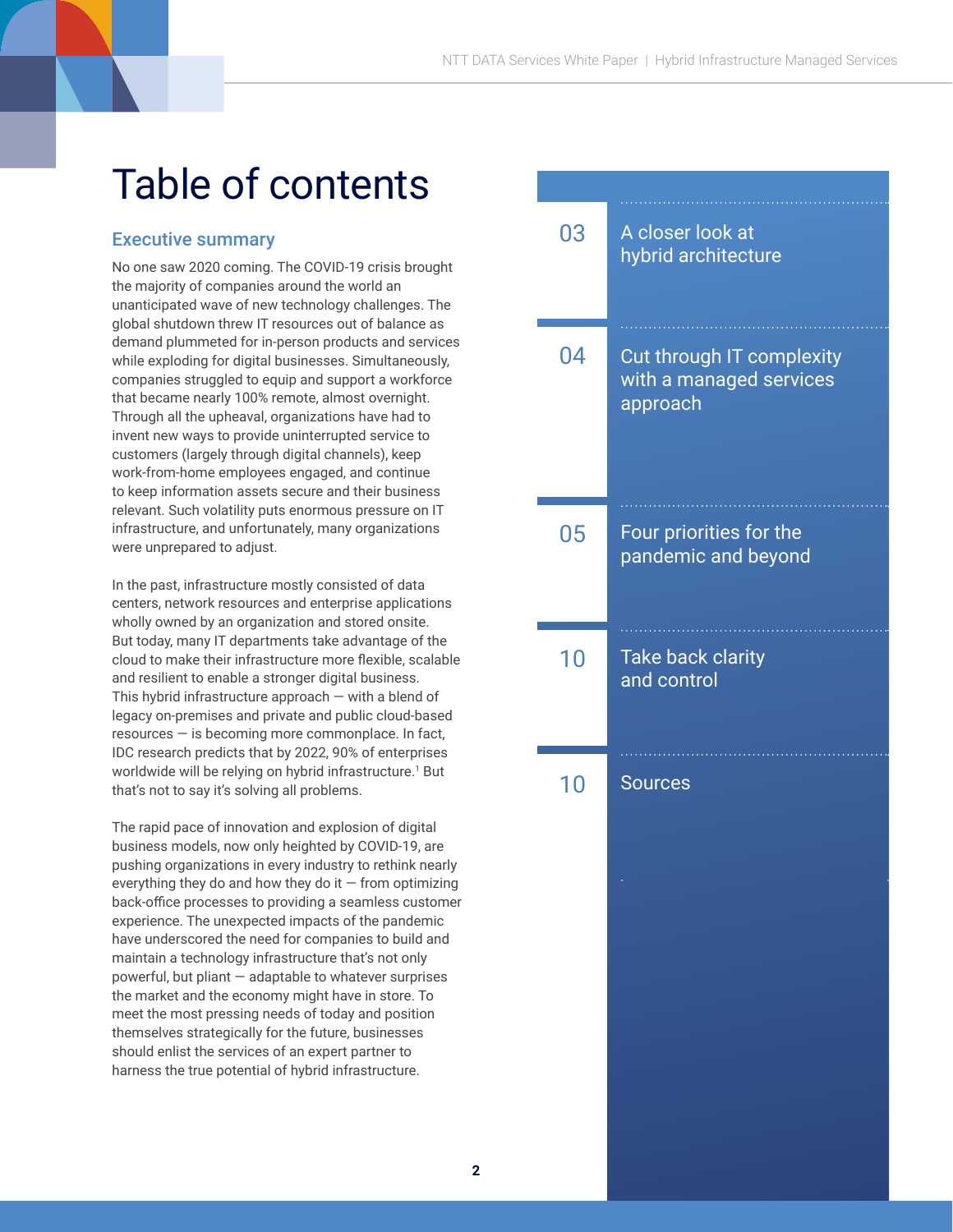# A closer look at hybrid architecture

The days of the self-contained IT infrastructure are coming to an end. The world's accelerated push toward digital transformation demands that infrastructure resources be available anytime, anywhere, with optimal performance. That means shifting more resources away from rigid on-premises architecture to a more elastic configuration of public and private clouds, as well as to the edge of the network.

Nearly all companies have already adopted these strategies in some form or fashion. But for a business to make the most of this diverse toolbox, it helps to first understand the advantages of a hybrid infrastructure in general.

#### **Optimized performance**

The hybrid infrastructure approach gives companies an advantage when it comes to business performance, because moving certain workloads based on criticality, business and technical requirements to the cloud presents opportunities to upgrade to the most modern tools and capabilities available. By leaving behind outdated and often redundant applications in favor of new and/or upgraded cloud-based versions, companies can free themselves from siloed systems and technical debt that have been holding them back for years. Additionally, software-defined environments typical of cloud infrastructure allow the IT team to work faster, automating many management tasks entirely. That equates to fewer human errors and higher quality service.

Increasingly, hybrid infrastructure also includes distributed resources at the edge of the network, putting critical applications and data geographically closer to users to minimize latency and maximize performance. By enabling rapid access to data and tools that aren't tied to one location, hybrid infrastructure has become especially useful in meeting the needs of remote workers — an essential priority in a postpandemic world.



#### **Agility**

Responding to rapid change driven by digital disruption, mergers and acquisitions, and the consumerization of everything was already a way of life for most companies before COVID-19. Today's tumultuous business environment demands that all organizations become even more nimble and flexible. Hybrid infrastructure can help unlock these capabilities.

When usage rates fluctuate wildly, scalability is key. As opposed to fully owned on-premises infrastructure, consumption-based cloud models allow resources to be ramped up or scaled back immediately according to an organization's needs. A distributed architecture approach enables IT to quickly develop and deploy new services and applications to seize business opportunities as they arise — without major investments in new equipment. The elastic nature of hybrid infrastructure also means organizations can automatically match demand to availability instead of over- or underutilizing capacity, which translates into cost optimization advantages too.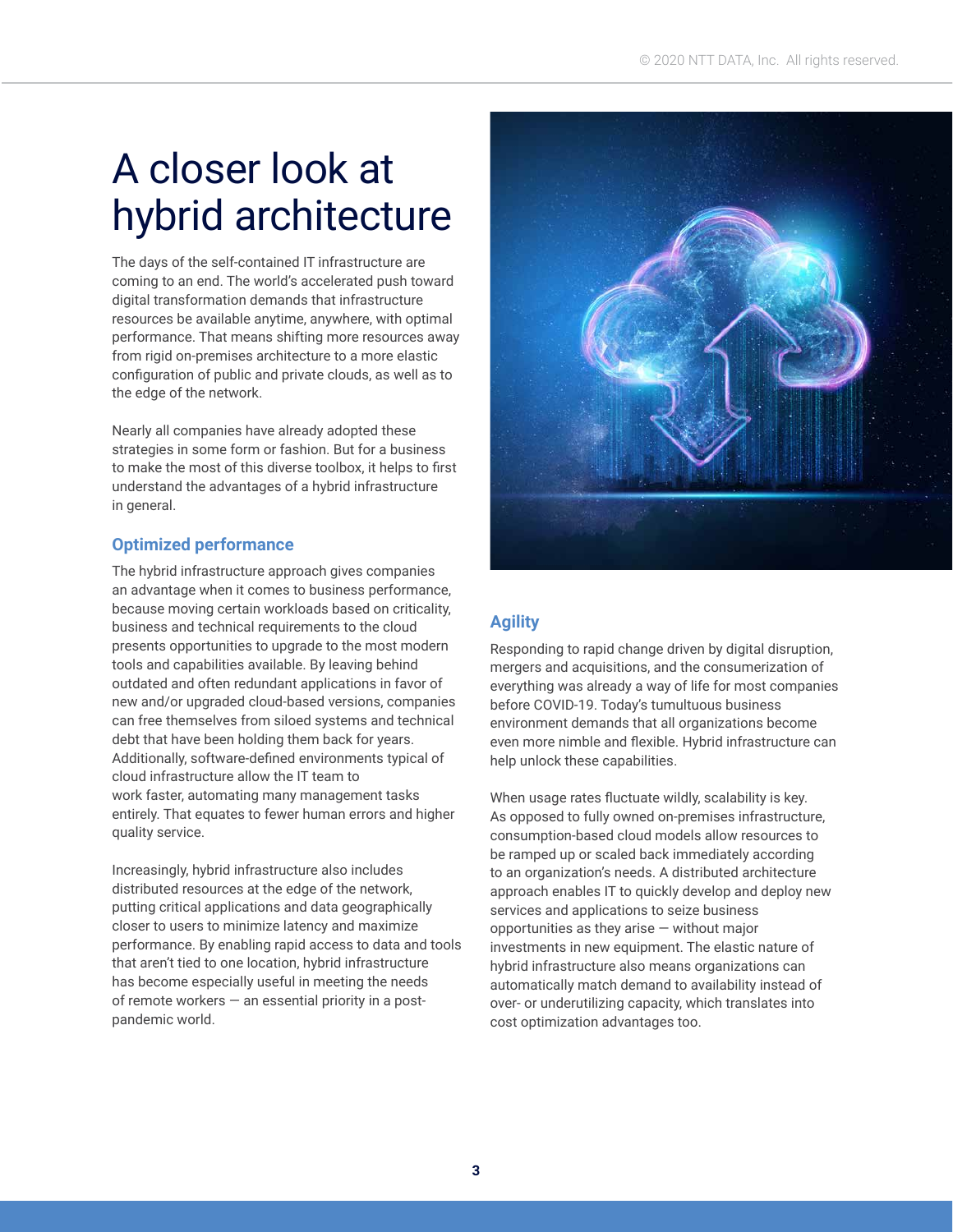

Although high performance and agility are essential, security and reliability can't be overlooked. Hybrid infrastructure gives organizations more options to protect critical operations and ensure business continuity. Hybrid Infrastructure powered with modern technologies benefit from advanced security tools utilizing artificial intelligence and machine learning that can help pinpoint vulnerabilities, predict malfunctions and prevent security incidents. But sometimes it makes sense to leave certain mission-critical data or applications in an airtight on-premises database. As a whole, hybrid infrastructure offers a powerful toolkit to avoid costly service outages and security breaches that dampen a company's competitive edge.

# Cut through IT complexity with a managed services approach

For all its advantages, hybrid infrastructure isn't a silver bullet solution to every technical challenge companies face, especially if it's not carefully planned and well-managed.

Complexity, siloed resources and a shortage of relevant skills are common stumbling blocks that keep many companies from realizing the full potential of a hybrid infrastructure. This is because, while most organizations utilize hybrid infrastructure today, few had the luxury of starting with a greenfield project on which to build a grand design. Rather, the reality for most mature companies is that their infrastructure has been cobbled together over many years through tactical projects, misaligned priorities, and mergers and acquisitions. The result is a Frankenstein's monster of IT assets and occasionally incomplete projects put in place by various leaders who may have long since left the company. It's likely that every element of the sprawling infrastructure — compute, storage, private cloud, public cloud and so on  $-$  is contracted through a different vendor, each with its own agenda and service-level agreement. This lack of cohesive design and management leads to redundancy, incompatibility, inefficiency and excess cost, and it robs companies of hybrid infrastructure's most potent advantages.

Administra Rest

/Legal /Accounting /Finence /Marketing /Publicity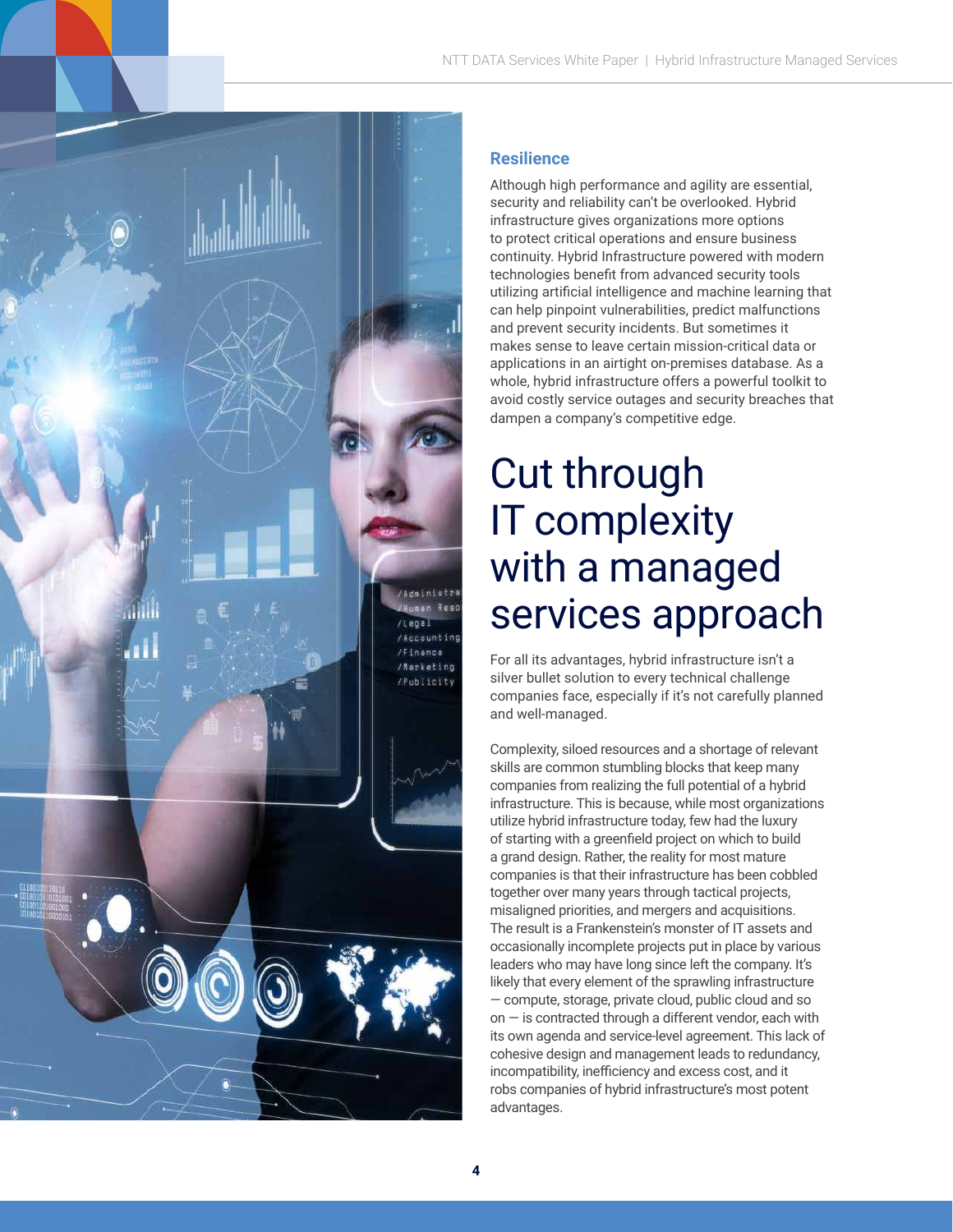

It's a problem so typical that it has given rise to a new entry in the technology services market: the hybrid infrastructure managed services (HIMS) provider. The concept is to call on a single provider to help bring a company's disjointed infrastructure into alignment. Like a money manager creates a portfolio of complementary investments to build and protect wealth, a managed services provider can orchestrate IT infrastructure to achieve the right balance and meet interdependent goals under a unified plan.

The simplicity of working with one provider gives an organization a firmer grasp of IT governance, with a clear view of how multiple environments can work in concert. A consistent approach to operations and processes brings to life the benefits that hybrid infrastructure can and should deliver: optimized performance, agility and resilience. And when questions or problems arise, the client organization knows exactly who to call.

### Four priorities for the pandemic and beyond

The acronym VUCA  $-$  which means volatility, uncertainty, complexity and ambiguity  $-$  might border on trite, but it's a perfect way to describe the economic, political and cultural environment of 2020. Nearly every organization around the world has been affected in some way by the COVID-19 crisis, as it put a bold exclamation point on the need for most businesses to accelerate digital transformation. In terms of IT infrastructure, it has become clear that merely existing in a hybrid environment isn't enough to make it effective. To keep the company moving forward through the shifting sands of today's marketplace, hybrid infrastructure must be well designed, closely monitored and expertly managed.

With no clear end to the pandemic in sight and some experts predicting such global upheaval may become the norm rather than the exception, adaptability is imperative. Here's a look at four specific areas where businesses would do well to focus their energy in the coming year, and how HIMS can help.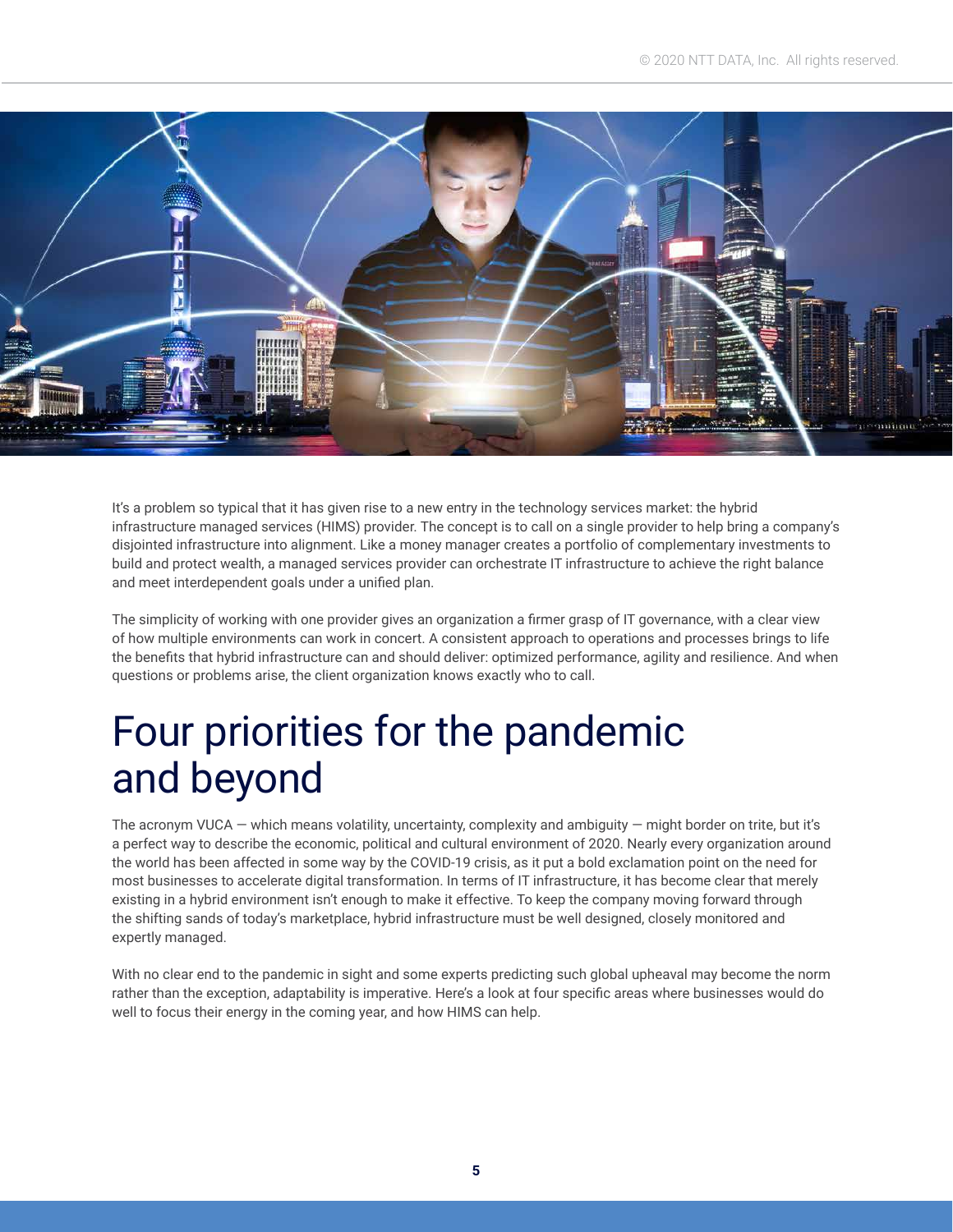#### **1. Get more flexible**

It could be argued that the massive disruption to the business world in 2020 wasn't caused by COVID-19 directly; rather, it was the organized attempt to stop the virus from spreading. As shelter-in-place orders kept hundreds of millions of people at home, two major shifts occurred that were incredibly consequential for IT infrastructure.

First was the shift in marketplace dynamics. As people avoided going out in public for all but essential purchases, sales at brick-and-mortar establishments fell through the floor. Unsurprisingly, layoffs followed, with industries, such as retail, oil and gas, food service, entertainment, and travel and hospitality, hit especially hard.2 From an IT perspective, many of these struggling companies suddenly found themselves grossly overprovisioned with unused infrastructure and saddled with wasted technology costs.

On the flip side, the threat of COVID-19 and mass quarantine buoyed sales for a variety of other industries: online retailers and digital services, healthcare providers and makers of household products, to name a few. Many of these companies found themselves scrambling to ramp up infrastructure fast enough to support the skyrocketing demand.

The second major shift created by the pandemic was the mass exodus of workers from office environments, as any employees with the ability to work from home were asked to do so indefinitely. Similarly, educational institutions switched to online learning for millions of students. Again, for unprepared organizations, the immediate surge in demand for network resources stretched IT infrastructure to its breaking point.

In each of these cases, flexibility made the difference between success and failure. Organizations with IT infrastructure based partially in the cloud were better prepared to expand or contract as the situation evolved. This is true because a key benefit of cloud infrastructure is the ability to scale up or down almost immediately as needs fluctuate — without buying additional equipment or getting stuck with millions of dollars of idle gear. At the same time, however, even some cloud providers faced capacity issues as demand spiked, a reminder that on-premises and edge infrastructure still have an important role to play.

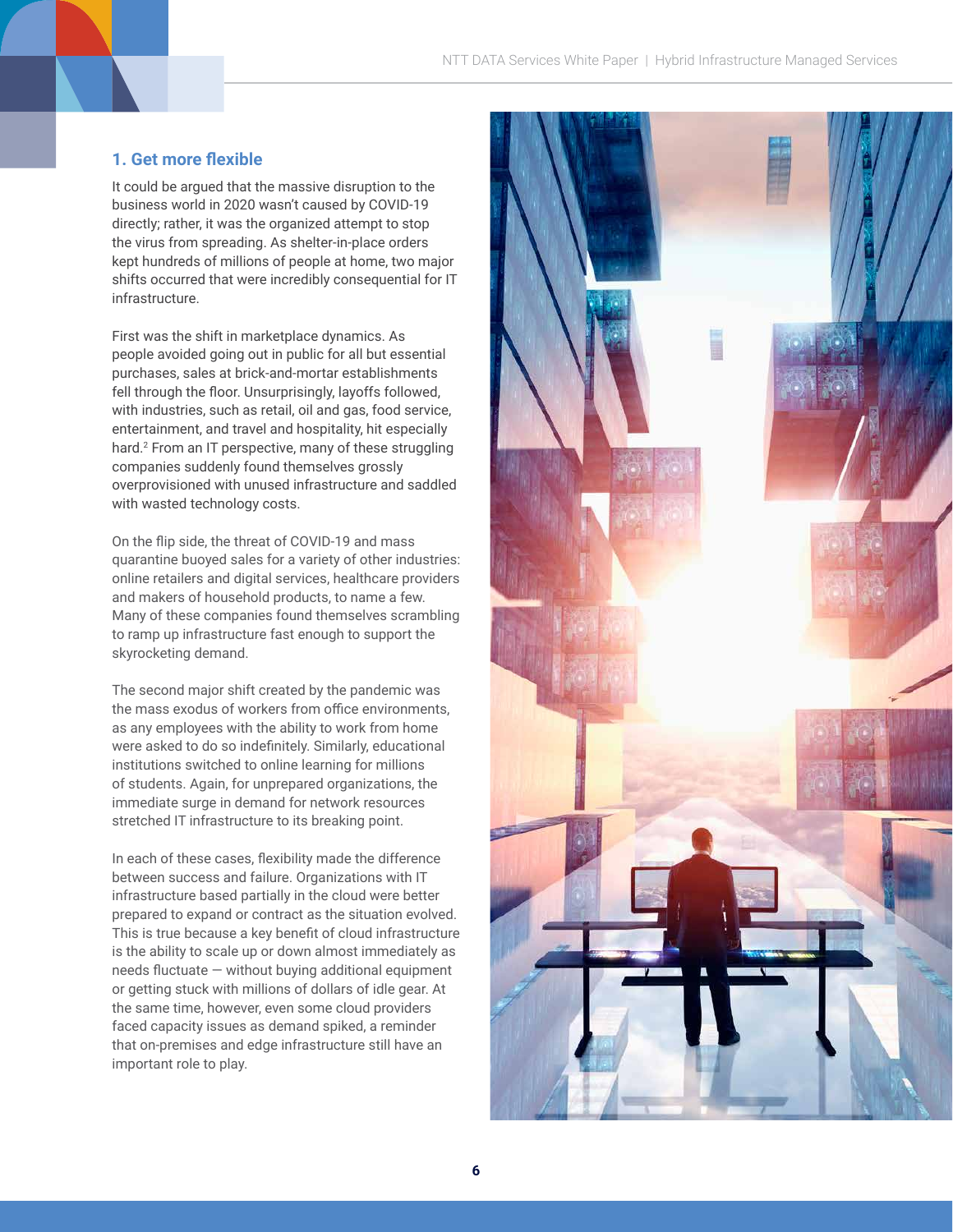

A managed services approach to hybrid infrastructure can also give enterprises greater visibility into their usage needs, helping them predict peaks and valleys and make timely adjustments.

These benefits were readily apparent when NTT DATA used our own solutions to quickly transition our global workforce of 40,000 employees to work from home while giving equal priority to our clients' pandemic challenges.<sup>3</sup> For example, we helped a leading food packaging manufacturer enable remote work for employees in 80 locations, double its network throughput to support the surge in demand and prepare 250 virtual desktops overnight. Another client, the New York City Department of Education (the largest public school system in the U.S.), was able to equip nearly 300,000 students and 3,500 teachers with Apple iPads and other devices while fielding nearly 30,000 support calls to enable distance learning — all in less than a month. Hybrid infrastructure managed by NTT DATA was at the foundation of each success story.

Even as lockdown orders ease in some regions, the future remains unpredictable. How soon will customers resume their old shopping, dining and travel habits — if ever? Will most workers continue to stay at home or return to the corporate office? Will schools stay open or close again? The answers will define the infrastructure needs of the coming years, and HIMS will help organizations be ready for any eventuality.

#### **2. Digitize the customer and employee experience**

Ten years ago, receiving fast, high-quality customer service through digital channels was something of a novelty. Today, it's expected of any sizable organization. Customers are sold on the convenience of personalized online shopping, app-based account management tools, on-demand chatbots and self-service web portals. Those same customers are also members of the workforce, and they expect employers to provide them with similarly empowering digital experiences on the job.

When COVID-19 emerged in early 2020, the pressure to go digital only intensified. Businesses of all kinds doubled down on their efforts to serve customers in a contact-free fashion with online/app-based ordering and collaboration tools. At the same time, employers had to find new ways to keep employees productive and engaged as they worked in homebound solitude.

Though it occurred under tragic circumstances, the pandemic has managed to jump-start digital transformation. And by all indications, there will be no turning back. As the current crisis subsides, companies are likely to find themselves in a never-ending race to deliver new and innovative digital solutions that win customers and retain employees. To succeed in this hyper-competitive landscape, they'll need technology infrastructure that supports ever-greater speed and agility.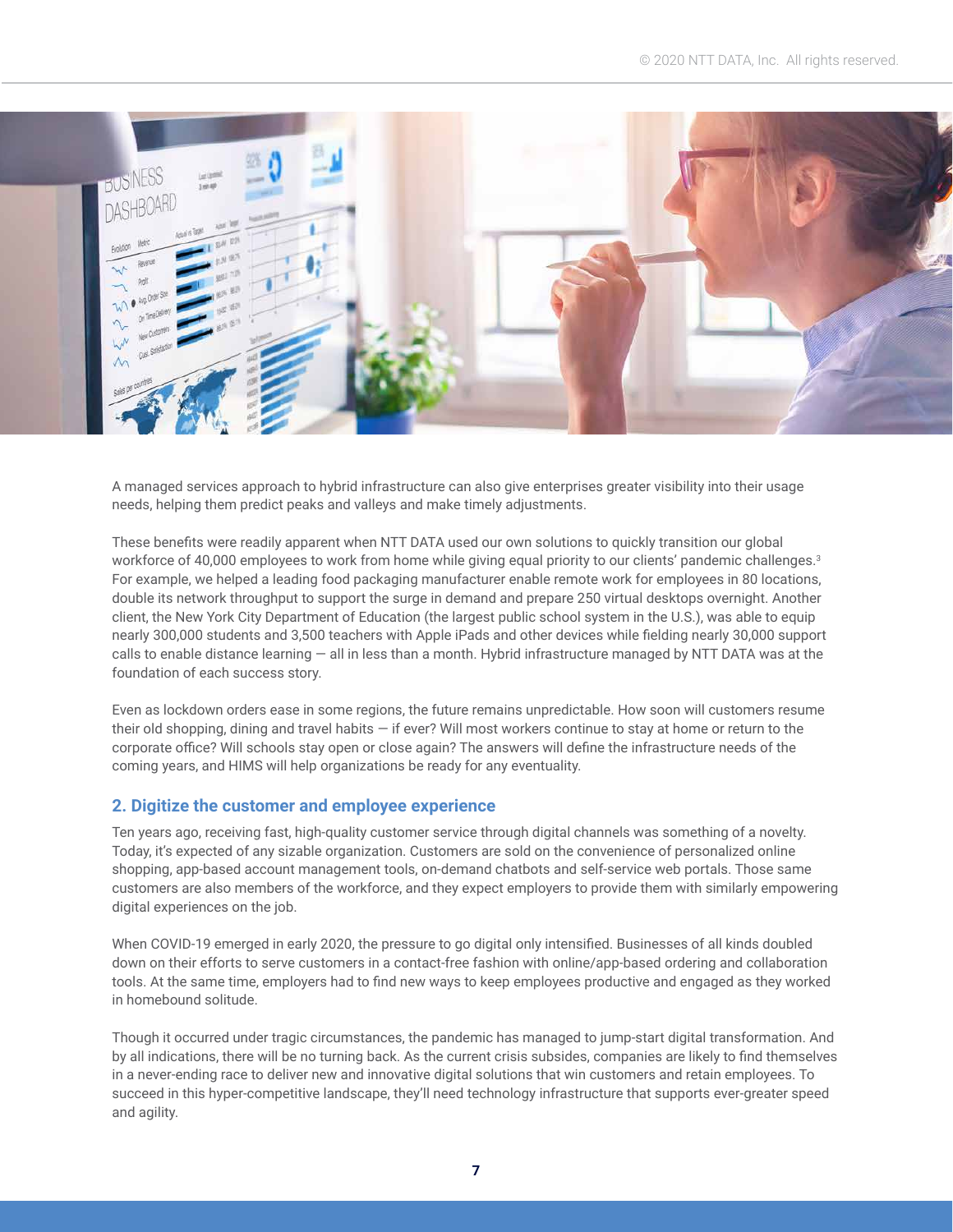

By virtue of its distributed nature, a well-managed hybrid infrastructure can help organizations accelerate operations and become more customer centric. With access to modernized tools and capabilities through the cloud, the IT team is empowered to rapidly develop, test and bring new digital products and services to market in less time. Meanwhile, maintaining some resources in on-premises or edge architecture can guarantee high bandwidth when a lightning-fast customer experience is paramount, such as processing financial transactions in real time.

These capabilities were especially critical for the industry on the frontlines of the COVID-19 crisis healthcare. In one typical scenario for 2020, NTT DATA worked with a major hospital to rapidly scale its use of telehealth to screen, triage and treat COVID-19 patients at home. Relying on a well-managed hybrid infrastructure, our client was able to handle a 140-times spike in call volume for telehealth support, while migrating 10,000 non-clinical employees to remote work within a week.

When it comes to supporting employees, hybrid infrastructure gives organizations more options to safely provide on-demand access to the tools they need most. Remote employees can get to essential applications and services in the cloud, while the most sensitive data remains fully protected onsite. And by complementing cloud architecture with edge computing through localized micro data centers, companies can offer peak performance for key applications or process critical data from internet of things sensors.

Again, a haphazard approach to the variety of architectural options can lead to redundancy and confusion. But a HIMS provider can help companies see the whole picture and achieve an optimal configuration — the right resources, in the right environments, at the right time.

#### **3. Strengthen security and regulatory compliance**

Today's cars contain a multitude of interconnected parts and systems to make them move and stop with maximum efficiency while also providing convenience, comfort and safety to the operator and passengers. We've come to expect a similarly intricate matrix of hardware and software for IT infrastructure to work flawlessly, but with so much going on under the hood, there's also a lot that can go wrong. That's why predicting, preventing, diagnosing and repairing problems — from costly outages to security breaches and compliance with government regulations — has become more challenging (and more expensive) than ever before.

These issues have been exacerbated by the pandemic. From a security perspective, attack surfaces have increased as millions more employees work remotely using a vast array of personal devices and companies rush to make themselves more digitally accessible to customers. It's a monumental challenge for IT teams to find and fortify every potential weakness in the company's defenses while maintaining compliance with customer service-level agreements and security regulations such as HIPAA, the Sarbanes-Oxley Act or the Payment Card Industry Data Security Standard.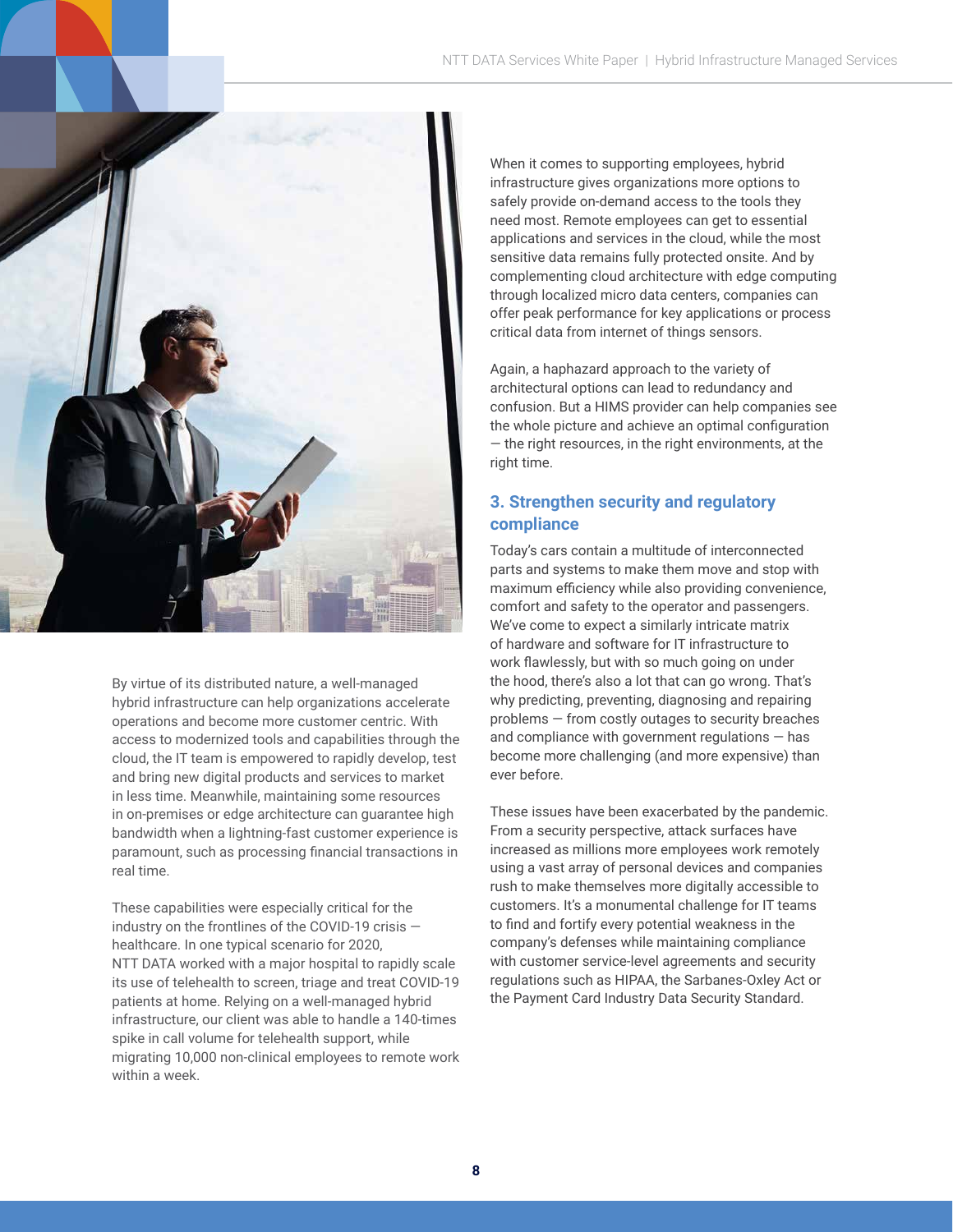

For all these reasons, a managed services provider can be a valuable ally in an organization's quest to secure its hybrid infrastructure. An experienced advisor with visibility across all platforms can bring simplicity to an otherwise complex landscape, enabling the placement of workloads in the right environments to satisfy security and compliance needs. The HIMS approach also lends itself to greater levels of automation, artificial intelligence and machine learning to enhance security monitoring and controls across the infrastructure. And when problems do arise, efficient architecture makes it faster and easier to resolve them.

In the case of a major health plan provider, NTT DATA helped transform its IT environment to achieve a number of goals, with security and compliance key among them. The IT team was able to improve its gross first-call resolution by 20%, reach 100% patch compliance and reduce the time to engage teams in critical incidents by 67%.

With fewer security and compliance concerns to occupy their time, IT teams have more freedom to focus on adding strategic value to the organization. And the company itself can confidently provide uninterrupted service to customers and employees.

#### 4. Optimize IT operations and reduce costs

To say 2020 has been a difficult year for business would be an understatement. As pandemic-induced anxiety led customers to cut back on non-essential purchases, the effects rippled through supply chains and plunged the economy into recession. After surviving the initial shockwaves, companies are still finding their bearings and adjusting their plans for the coming year. For most, those plans include cutting costs and running lean. In fact, one PwC survey showed that 86% of chief financial officers are intent on implementing cost containment measures to combat the impact of COVID-19, including actions such as layoffs, hiring freezes, corporate travel bans and tighter discretionary spending.4

While optimizing the IT infrastructure may not be an obvious source of cost savings for non-technical executives, it should certainly be high on the to-do list for chief information officers and infrastructure and operations leaders. As the downturn continues, a HIMS approach can help control costs by maximizing the performance of IT in general. For example, a well-structured hybrid environment empowers IT teams with the modern tools they need to deliver essential services with more speed and precision. And the ability to manage multiple environments through a unified, single-pane-of-glass portal provides the visibility companies need to drive out excess cost.